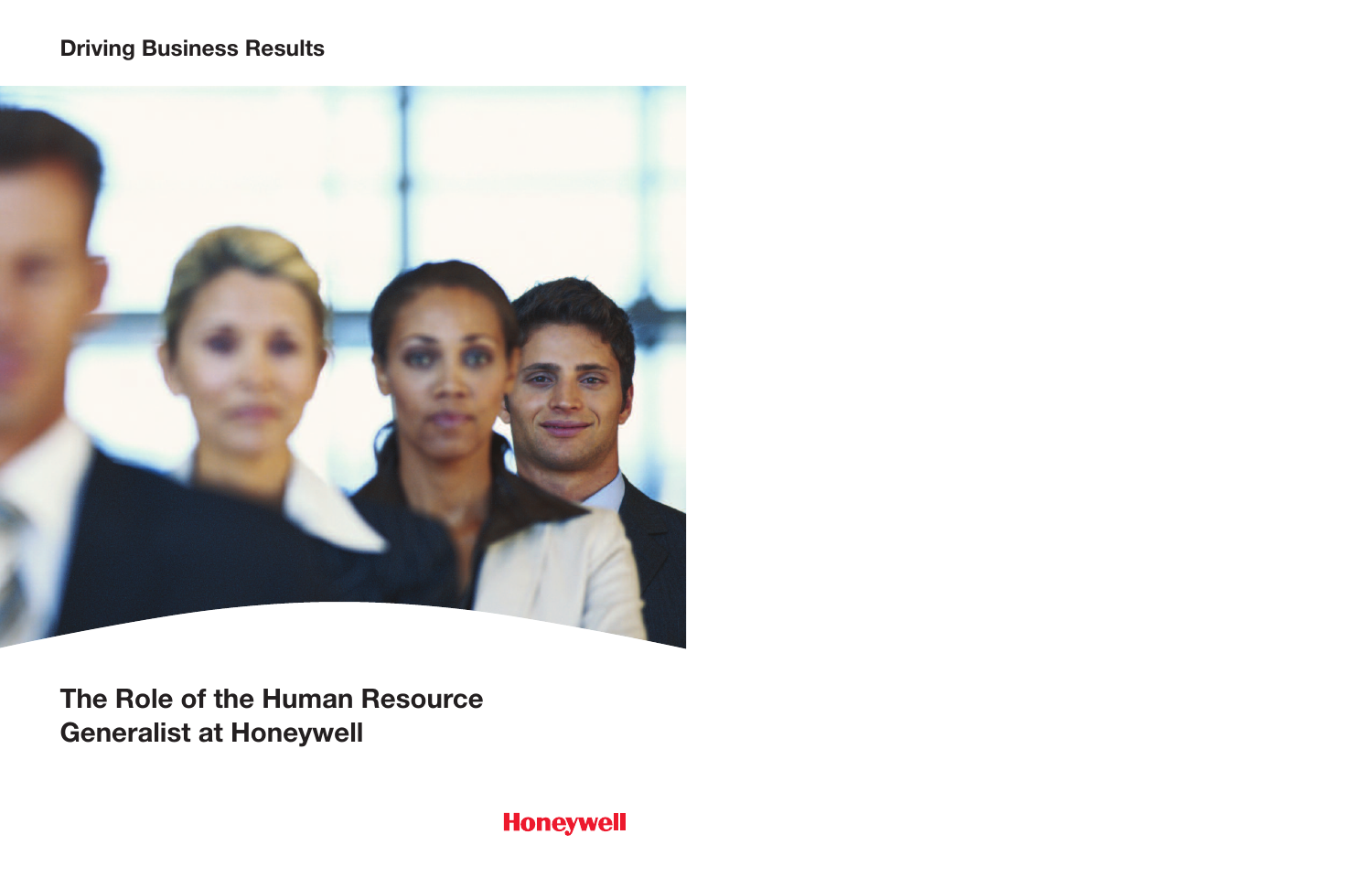The business of Human Resources (HR) continues to evolve. Our Functional Transformation is improving the speed, quality, and cost of our services, while better aligning HR with business needs. At the same time, we have enabled HR Generalists (HRGs) to provide more value to leaders by implementing additional self-service tools and driving standardization.

Our Operating Model increases the use of lower cost, high quality channels for delivering services to employees such as a direct access portal and a centralized services organization, along with centers of excellence for staffing, organizational development and learning, labor and employee relations, and compensation and benefits.

The HR Operating Model also addresses the need to provide in-country HRG expertise for leaders where Honeywell has significant presence. Our One Country Model organizes all local HRGs within each country's boundaries and across businesses to provide consistent delivery of HR support, promote a One Honeywell culture, and enhance career opportunities.

While our customer satisfaction scores for the past three years clearly indicate our leaders appreciate the value HR provides, we always drive for continuous improvement. This guide defines the role of today's HRG, outlines career paths at all levels of the organization, and provides information on the current HR Learning framework designed to develop the skills each HRG must possess to be successful.

I encourage all HR employees to use this information and help us achieve a higher standard of excellence by enhancing the value we provide for Honeywell leaders.

**Mark R. James**  Senior Vice President, Human Resources & Communications

## **HR Development: Career Portfolio G** Initiate .................................................................................................................................. 19 Build–Early Stage ................................................................................................................ 21 Build–Latter Stage .............................................................................................................. 23 Established Stage ................................................................................................................ 25

# The Role of the Human Resource Generalist

# Key Points and Where to Find Them

| <b>Chapter One</b> |                                                |  |
|--------------------|------------------------------------------------|--|
|                    |                                                |  |
|                    | Drive Organizational Effectiveness             |  |
|                    |                                                |  |
|                    |                                                |  |
|                    | <b>Build Relationships and Broker Services</b> |  |
|                    | Act as Coach and Confidant                     |  |
|                    | Demonstrate Functional Excellence              |  |

|--|

### **Chapter Two**

**Chapter Three**

**Learning Framework** ...................................................................................................... 27



## **Driving Business Results:**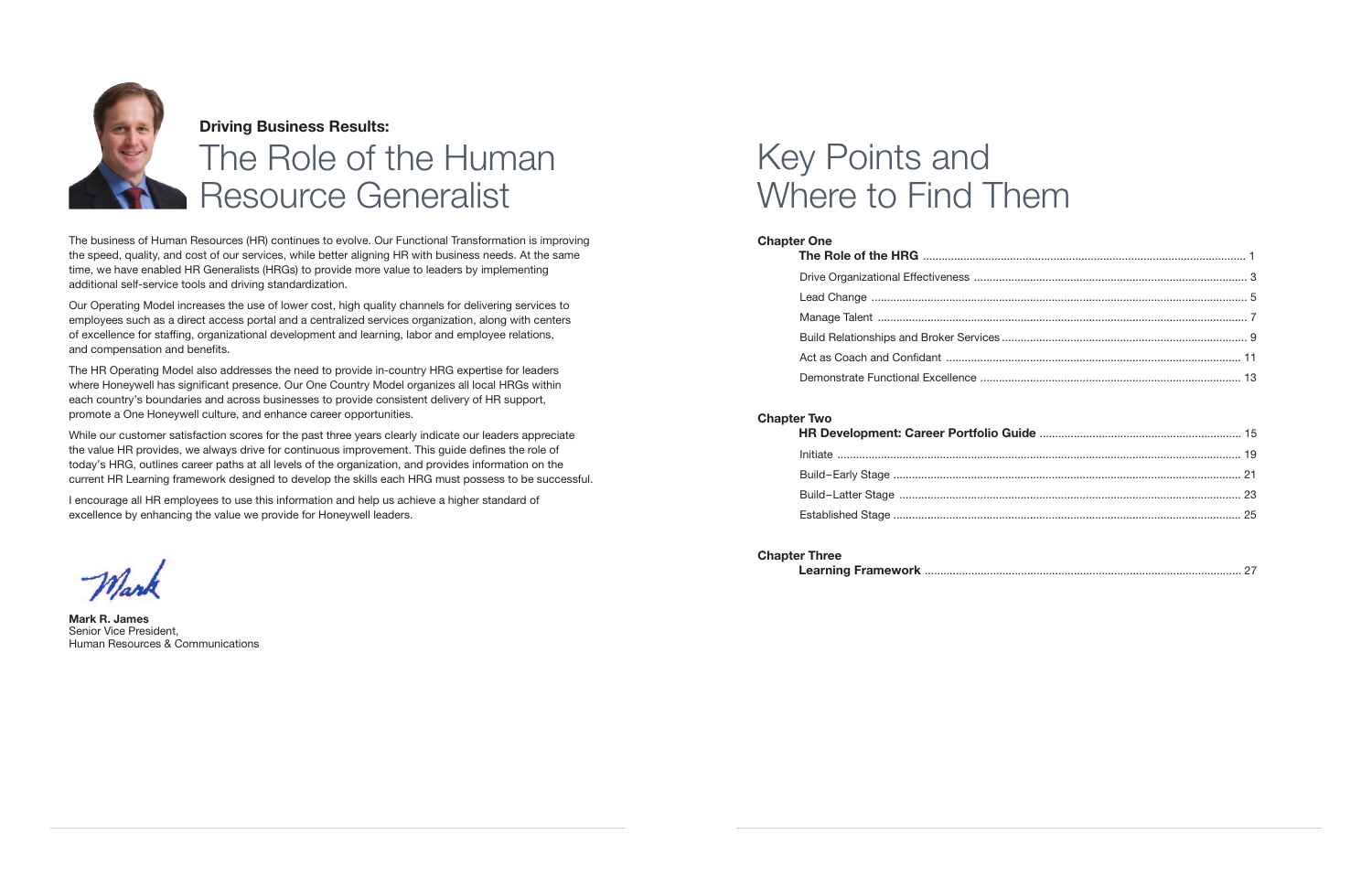To enable Honeywell to be competitive in today's market, our HR organization must continue to evolve and improve. The HRG needs to not only acquire in-depth knowledge and understanding of the business and the competitive marketplace, they must also demonstrate the ability to make data-driven decisions, and influence the company's direction, delivering competitive advantage in the process.

Today, the role of the Honeywell HRG is built upon demonstrating a high level of business acumen and assuming responsibility for end-to-end ownership of HR service delivery to the client. As the face of HR to the business, it is the HRG's responsibility to broker services from these Centers of Excellence (COE) and HR Services (HRS) partners to ensure the business needs are successfully met.

To take a true leadership role in the HR Operating Model, we have identified six elements that the HRG should master and leverage successfully to drive value for the business. For an HRG to be successful requires expertise in each of the six elements: Driving Organizational Effectiveness, Leading Change, Managing Talent, Building Relationships and Brokering Services, Acting as a Coach and Confidant, and posses strong Functional Excellence.

Demonstrating Functional Excellence is core to all HRGs, but showing proficiencies across the other five elements is essential, both for the success of the organization and the individual's career progression. This guide defines each element, outlines the

primary responsibilities and key behaviors, and provides a set of self-assessment questions that will allow you to rate your level of proficiency within each element and identify where you need to improve your skills and behaviors. This will enable the organization and the HRG community to ensure we have the right people in place and that it is clear what is required for an HRG to be successful in Honeywell.

This chapter should be used as a guide to the skills and behaviors required for an HRG to become proficient within each element. To be successful the HRG needs to pay attention to all six elements. A mastery of all these elements is a key for our organization's success, as well critical to each HRG's professional success at Honeywell.

The self-assessment questions should be referenced on an ongoing basis to evaluate how well each individual rates in meeting the requirements, responsibilities and key behaviors of each element and determine which areas need further professional development.

Redefining the role of the HRG has raised the bar on expectations. The information provided here should make it clear what the HRG's role is within the HR Operating Model, what is required for an HRG to be successful at Honeywell and, in turn, how each HRG can drive value for the business.

# **Chapter One** The Role of the HRG



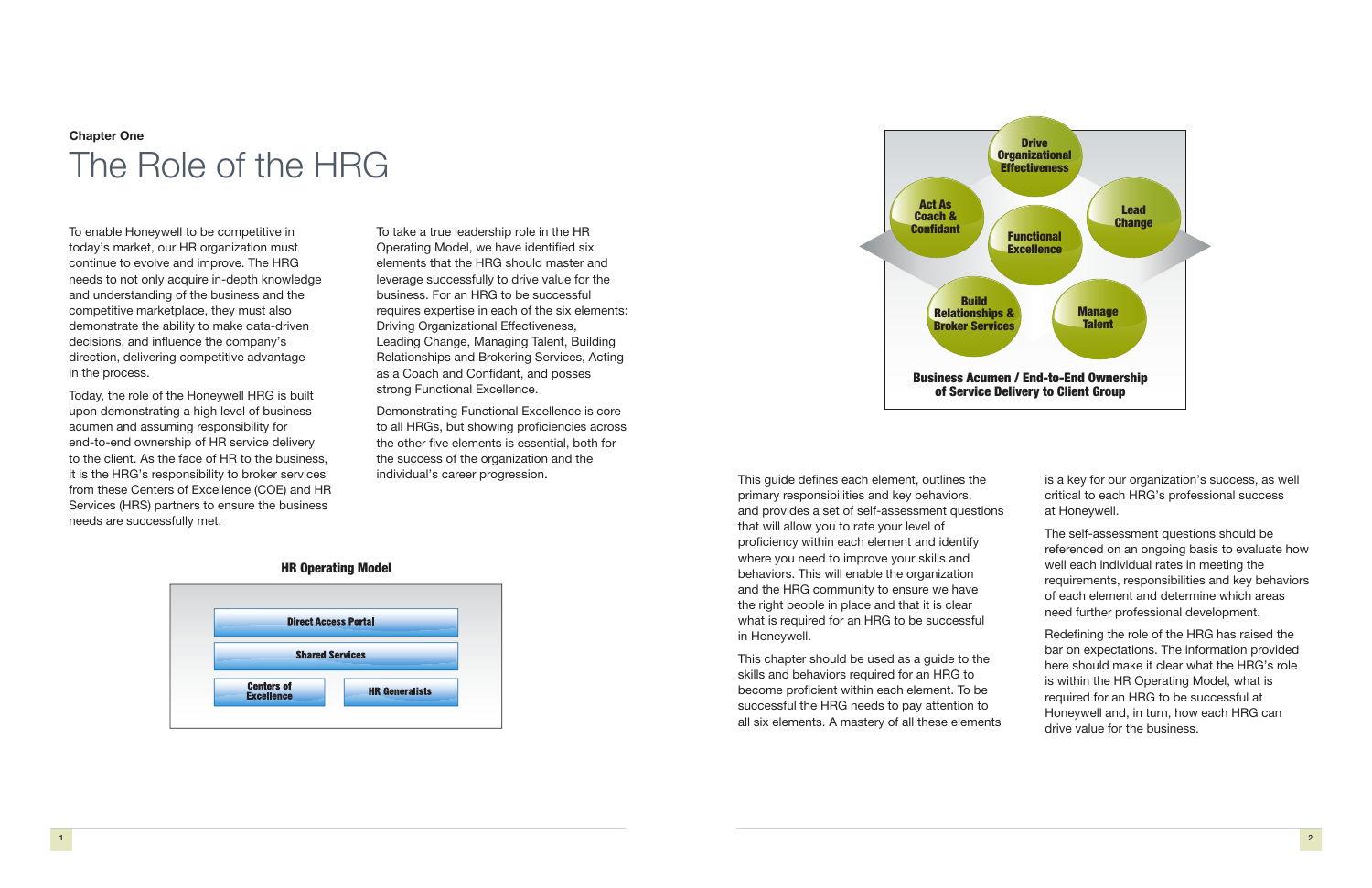HRG's drive organizational effectiveness through their business acumen; knowing what information is relevant, analyzing the data, acting upon the analysis and feeding into the business decision making process. An in-depth knowledge of the business requires an understanding of the business drivers, current market trends, customers, competitors, and market position.

Additionally, the HRG must know how work gets done within the business and be aware of key metrics such as census data, cost of labor, turnover and staffing performance metrics. To be a true HR partner who drives organizational effectiveness requires an understanding of the business and knowledge of the competitive landscape that is greater than the competitor's HR team.

### *Primary Responsibilities:*

- Understand and use organizational  $\epsilon$ to assist with business decision mak
- Ensure line management awareness resource issues
- Work with business teams on develoption Plan (AOP) and Strategic Plan (STRA
- Translate business goals to the HR a
- Design organizational structures that
- Carefully consider cost and quality w
- Total Workforce planning-ensure the utilization of labor
- Utilize data in decision-making and r

### *Drive Organizational Effectiveness By:*

- Proactively assessing and managing the organization's labor costs and talent quality to deliver competitive advantage for the business
- Using business knowledge, analytics and insight to design and implement HR strategies that align with and support business strategies
- Ensuring HR actions align with and support business objectives
- Leveraging business acumen to partner with business leaders more effectively than the competition
- *Growth and customer focus*
- Gets re • Leaders
- *Global mindset*
- 

| efficiency principles and business savvy<br>ing  |  |  |  |
|--------------------------------------------------|--|--|--|
| and understanding of critical human              |  |  |  |
| pping business strategies-Annual Operating<br>(P |  |  |  |
| ıgenda                                           |  |  |  |
| t efficiently align with business strategy       |  |  |  |
| vhen making decisions and shaping strategy       |  |  |  |
| e optimum placement, planning and                |  |  |  |
| ecommendations                                   |  |  |  |
|                                                  |  |  |  |
| <b>Behaviors</b>                                 |  |  |  |
| • Integrative thinker<br>sults:                  |  |  |  |

## *Key Questions: Driving Organizational Effectiveness*

*• How do I implement HR strategies that make a difference to my business partner*

- *• How do I positively impact labor costs and quality?*
- *and the top/bottom line?*
- 
- *and market position?*
- *implementing HR goals and objectives?*

*• Do I focus on proactively supporting business objectives or am I only focused on HR? • How familiar am I with my business' overall strategy as well as customers, competitors,* 

*• How do I consider my business' competitive priorities when developing and* 





# **Drive Organizational Effectiveness**

**Element #1**

## *Key Behaviors*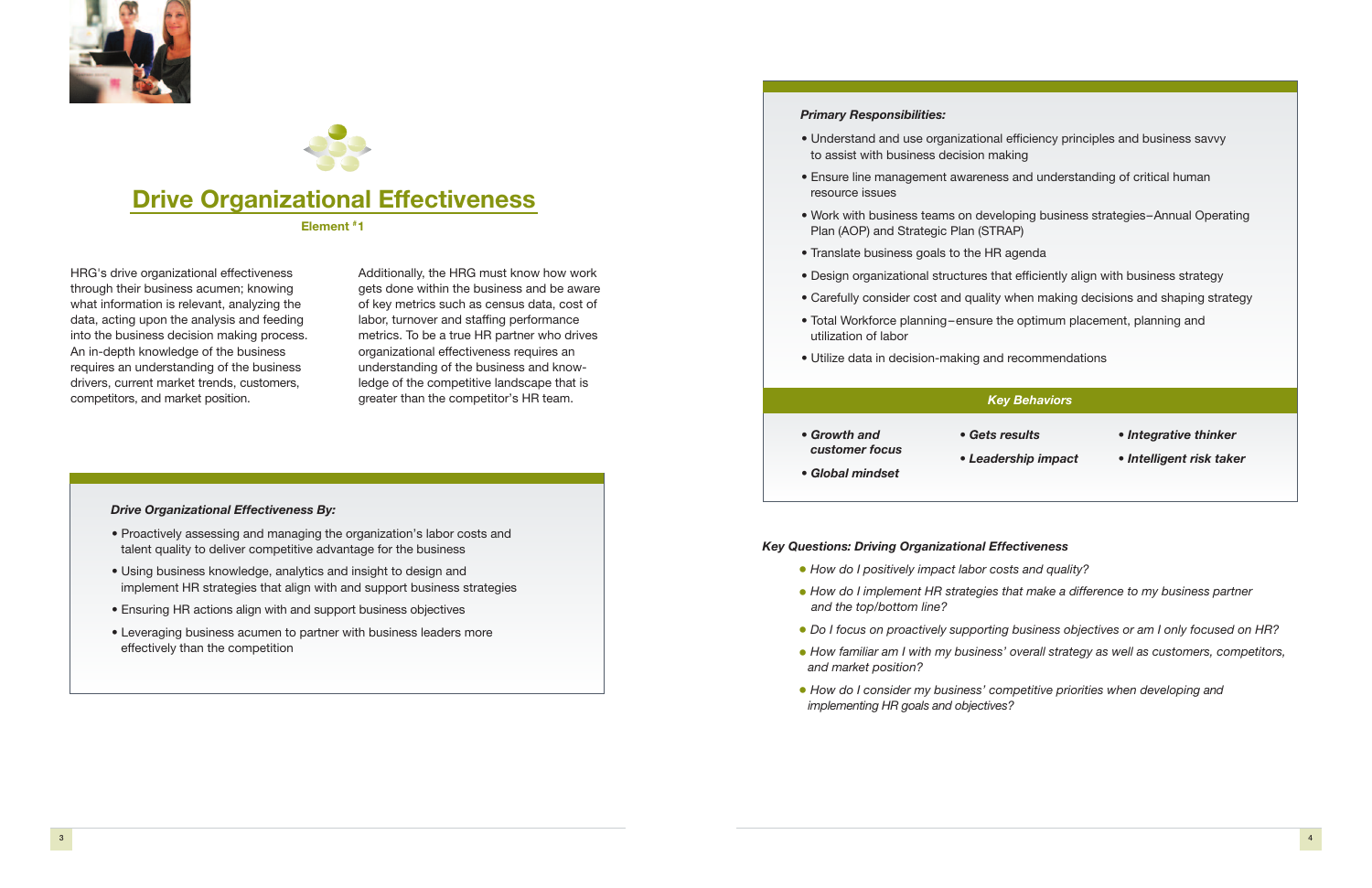### *Key Behaviors*

### *Primary Responsibilities:*

• Facilitates alignment of organizational structure, processes, systems, people,

- Assesses readiness and capacity for change.
- and culture with key business priorities.
- portion of HOS) to achieve organization's business objectives.
- 
- 

• Provides transition and integration support including assessment and development To thrive in today's dynamic business of change. It is no longer enough to simply of organizational plans and support for and management of impacted employees

• Consults with leaders on and drives organizational change efforts (including HR

• Leverage the PER assessment process to assess employee & manager engagement

environment requires our organization not only to be able to anticipate change ahead of the market factors, we must be highly responsive and flexible to rapidly adapt to ever-changing business conditions.

The HRG plays a key role in ensuring both the leadership team and employees are well-equipped to deal with the process

of change. It is no longer enough to simply develop solutions based on today's needs. To truly lead change requires the HRG to be proactive, anticipate the future needs of the business, develop solutions and implement them. The ability to better anticipate needs and be more responsive than the competition is a key business differentiator for Honeywell.

### *Key Questions: Lead Change*

*• How do I continuously improve my change management skill set to best meet the*

*• Can I articulate and influence my business partner about the importance and value of effective communication, project management, and leadership in driving* 

- *capacity for sustainable change?*
- *needs of my business?*
- *successful change?*
- *and implementing change strategies?*
- 
- *or do I spend time questioning their value?*

*• Do I consider my business' competitive priorities and strategic plan when developing* 

*• Do I think in a One Honeywell way and do I drive standardization in my business? • Do I implement new policies, processes, and procedures quickly and efficiently,* 

### *Lead Change By:*

- Understanding the importance of workplace culture. Ability to identify the need for change and being able to drive and influence change in the culture
- Understanding and applying effective change management (including assessing readiness and capacity for change) strategies and recognizing the roles of communication, project management, and leadership in driving successful and sustainable change
- Proactively building the capacity for the organization to change faster than the competition





- *Leadership impact*
- *Effective communicator*
- *Champions change*
- *Gets results*
- *Intelligent risk taker*

• How do I positively impact the culture of my business to build flexibility and the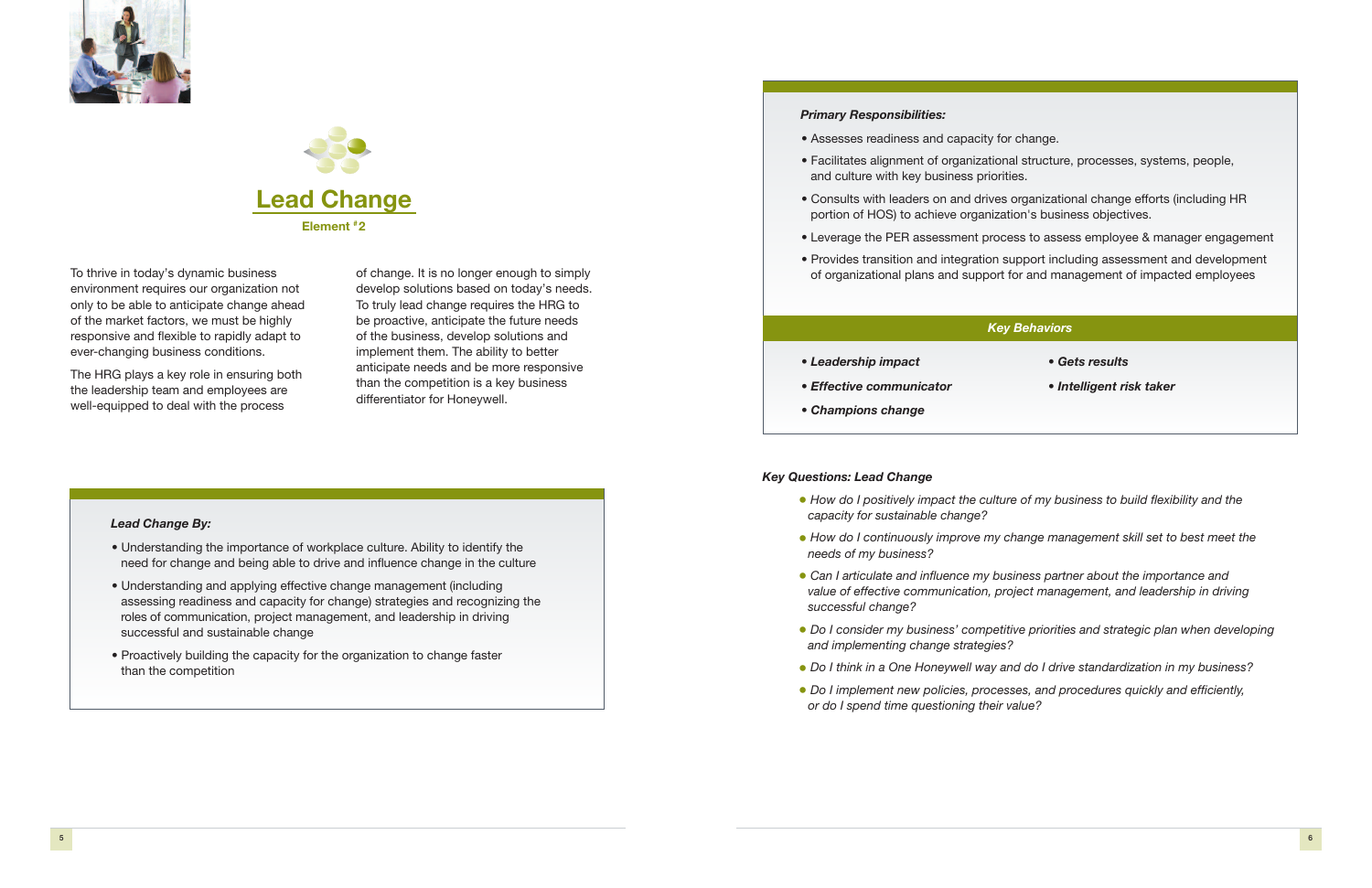### *Key Behaviors*

### *Key Questions: Manage Talent*

*• How do I ensure that my business has the right talent in the right place at the right*

- *time to drive the execution of the business strategy?*
- *• Do I ensure that we take the tough talent decisions?*
- *• How do I proactively accomplish continuous workforce planning and are the backfills identified in the succession plan realistic and willing?*
- *• Is the talent that makes up my client group actively pursued by other business leaders in the company?*
- *• Do I drive diversity considerations as part of the overall talent discussions within the business?*
- *• How do I ensure that the talent acquisition process is robust and meets the needs of my business?*
- *• Do I always consider EM talent as an option when backfilling or opening a new requestion?*

### *Primary Responsibilities:*

It is the HRG's responsibility to retain and develop the best internal talent.

- Owns and drives continuous improvement of the effectiveness of Honeywell Performance and Development (HPD) and Management Resource Review (MRR)
- Drives talent retention strategies, workforce planning, and hiring forecasts
- Ensures robust succession planning
- Assists management in making difficult performance related decisions
- Identifies and arranges development assignments that grow individual talent
- Supports managers in aligning employee goals with overall business goals
- Helps managers assess performance and potential
- Identifies development opportunities and learning needs
- Drives diversity
- Leads by example manage and retain top talent on own teams

For the organization to maintain a competitive advantage, the HRG is engaged in the entire employee lifecycle, proactively managing the entire process – from the requisition stage, through the staffing process and on-going professional development of our top talent. End-to-end ownership of the process is critical to the organization achieving successful business results.

It is equally important to identify issues of poor performance and manage the underperformers quickly and decisively.

Exceptional business performance is driven by the superior talent and skills of an organization's employees. In today's world, leading companies understand their success is powered by the total talent quality of their workforce.

### *Manage Talent By:*

- Supporting management in proactively assessing, identifying, acquiring, and developing the human capital required to execute business strategy
- A continuous focus on talent upgrading coupled with the rigorous management of poor performers
- Ownership of the quality of the internal and external candidates and the selection process.
- Making talent decisions that are in the best interests of Honeywell
- Coaching business leaders on the effective, rigorous, and honest use of development and assessment tools and processes
- Supporting employees in identifying and planning for career growth opportunities





- *Makes people better*
- *Fosters teamwork and diversity*

*• Growth and customer focus*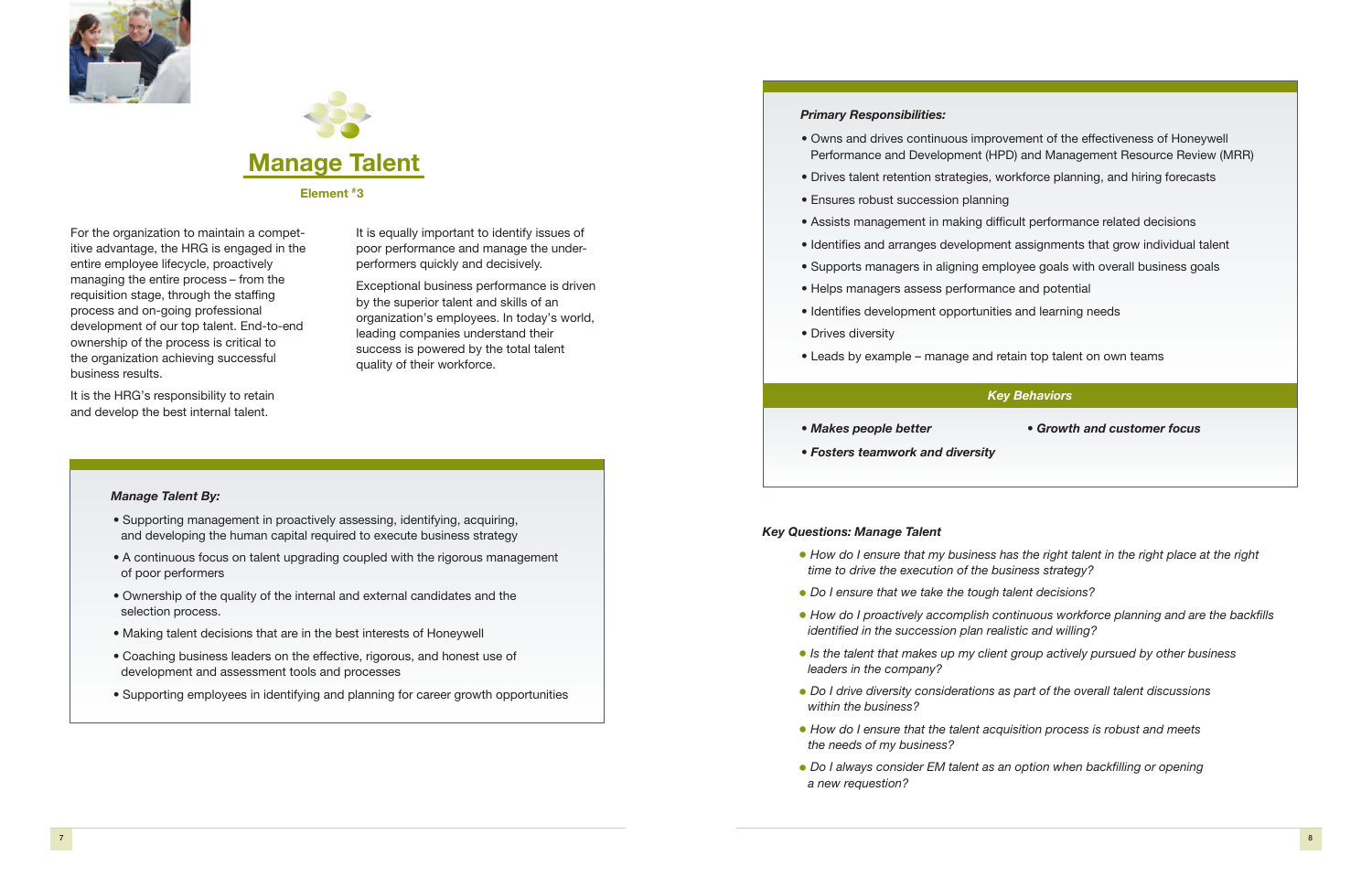*• In what ways can I better exhibit ownership of the successful delivery of HR solutions* 

*• How do I proactively support business goals through the use of HR points of contact* 

*• Do I proactively develop HR solutions that meet both seen and unseen business needs? • How do I engage with my COE/HRS colleagues to ensure the seamless delivery of* 

*• When I engage with my HR partners is it in a constructive, positive data based way? • What mechanisms have I set up to review service delivery performance with my* 

*• Do I leverage the COE/HRS resources appropriately, or do I try and do everything myself?*

### *Primary Responsibilities:*

- 
- 
- goals and objectives
- 
- labor bodies
- Demonstrates a six sigma approach to problem solving
- Raises issues, but in a fact based, data-driven way
- 

*Key Behaviors* • Brokers results-oriented and collaborative use of the HR operating model • Understands and utilizes COE and HRS principles, processes and tools as appropriate • Coordinates between client groups and HR points of contact to drive desired business • Manages external vendors or consultants as required to seamlessly deliver HR services • Manages effective relationships with works councils, unions, and government • Is a demanding partner, but constructive and willing to jointly find a solution *• Effective communicator • Growth and customer focus • Integrative thinker*

The Honeywell HR operating model creates co-dependencies and inter-dependencies between the business HRGs, One Country Teams, Centers of Excellence and HR Services. The continued success of the organization requires these groups clearly understand their respective roles and responsibilities and work together seamlessly to deliver client services to all customers and stakeholders.

- *Fosters teamwork and diversity*
- *Global mindset*
- *Key Questions: Build Relationships And Broker Services*
	- *to my client group?*
	- *and how can I improve?*
	-
	- *HR solutions to my client group?*
	-
	- *COE and HRS colleagues?*
	-

End-to-end ownership of HR service delivery to the client group, through the development and implementation of an effective Management Operating System (MOS), is a fundamental principle for the HRG community as they interact with customers. MOS is central to enabling the ownership of end-to-end service delivery as it provides structure and governance and ensures that teams work together to address relevant issues in a disciplined way.

### *Build Relationships And Broker Services By:*

- Serving as the primary interface between management and others in the HR operating model, and drives client group to the optimum use of the model
- Escalates and coordinates issues in order to ensure effective end to end HR delivery – owns end to end delivery of HR service
- Works with a MOS in order to ensure all customers and stakeholders are covered
- Proactively identifying business needs and leveraging internal and external resources, and employee representatives (unions, works councils, third party providers) to deliver HR solutions
- Using HR expertise and a focus on client group satisfaction to establish and maintain credibility as a business partner – holds people accountable but in a constructive way





# **Build Relationships and Broker Services**

**Element #4**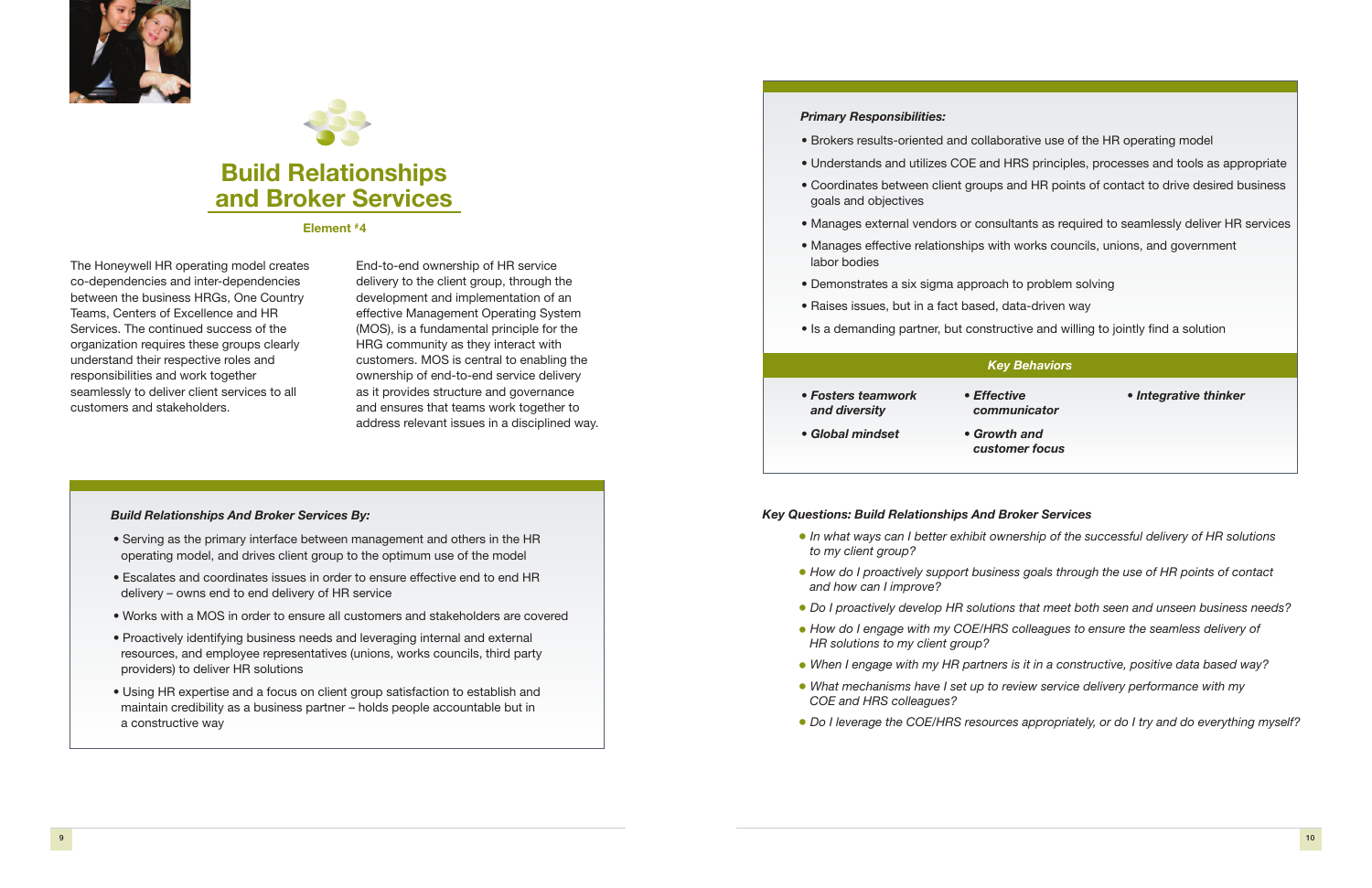## *Key Questions: Act As Coach And Confidant*

*• Does my business partner seek out my guidance before making major business decisions?*

- 
- *• Do I impact positive employee relations and performance through coaching leaders on effective communication and leadership?*
- *• In what ways do I build trusting and honest relationships with my client group?*
- *• How do I coach leadership in such a way as to promote their increased confidence in handling issues?*
- *• Do I coach my client group on the effective use of HR solutions that will impact performance and overall business results?*
- *• Do I have the courage to give difficult feedback to my business partner?*
- *• Do I invest the time to get to know my clients and build the relationship?*

Our current and future leaders have a need for unbiased counsel and coaching from trusted advisors. To rise to the opportunity to become coach and confidant, the HRG must earn the respect of the client group by bringing to the table a well-informed business perspective that adds value to both the individual and the organization.

Each HRG is in a unique position to foster a trust-based work environment and create a culture of open communication and employee engagement, integral elements for a successful organization.





**Element #5**

### *Act As Coach And Confidant By:*

- Providing candid unbiased counsel to the client group to encourage trust building, information sharing, effective communication, respect, and inclusion resulting in greater personal effectiveness
- Creating an interactive partnership with the client group that drives alignment between organizational and individual goals and drives increased overall performance

- *Key Behaviors* increase personal and team development and performance in meeting individual and organizational goals leaders and their team group so that leaders develop confidence in handling HR related issues *• Self-aware learner • Leadership impact*
- 
- *Primary Responsibilities:* • Build trusting relationships that enable frequent and honest feedback to help • Encourage clients to continually explore opportunities to develop new networks • Provide input that positively reinforces or changes behaviors • Act as trusted communication channel for two way information flow between • Provide escalation point for concerns raised by employees • Coaches in a way that enables continuous capability improvement in the client *• Effective communicator • Makes people better*
- 
- 
- 

- 
-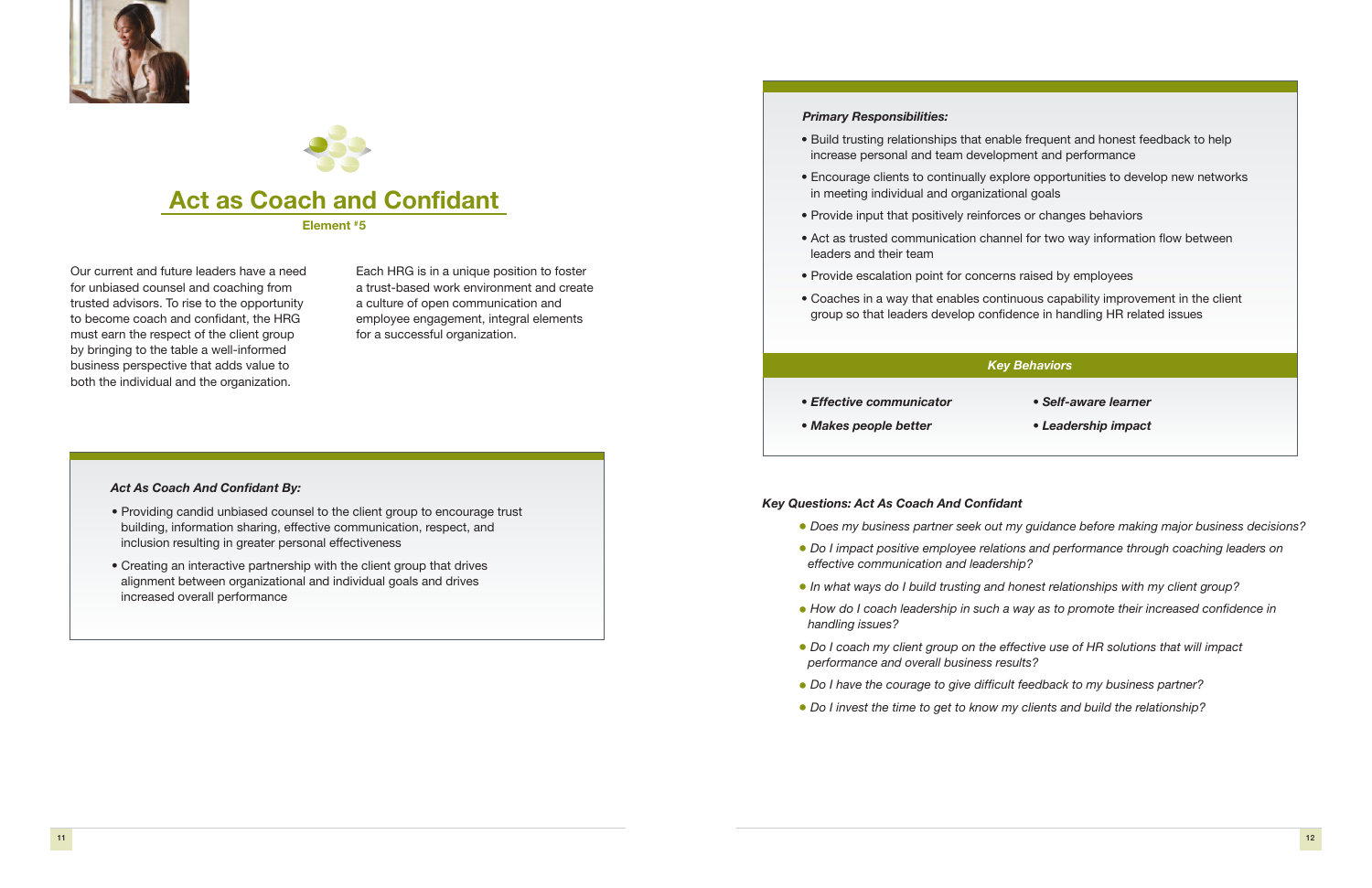### *Key Questions: Demonstrate Functional Excellence*

*• What do I do to keep current on HR trends and their applicability to my business?*

- *• How do I translate my HR functional knowledge into business partnering?*
- 
- *• In what ways can I improve my HR functional knowledge to support intelligent and calculated business risk taking?*
- 
- *• Do I utilize the Honeywell tools and systems that are available to me?*
- *• Do I know how to interpret and apply data & analytics in a meaningful way?*

*• How do I translate external global factors into HR issues that may impact Honeywell?*

HR functional excellence skills, while core to the HRG role, alone are no longer sufficient for success. While it is expected that the HRG will continue to develop and expand functional skills, the position requires thinking critically beyond the traditional HR functions.

It is up to each HRG to seek out roles that will expand HR capabilities beyond the core services. Each HRG should have an in-depth knowledge of the business, a proficiency in the other five elements, and a broad-based understanding of the specialist skills of the Centers of Excellence and HR Services and how to leverage and broker these services.





# **Demonstrate Functional Excellence**

### **Element #6**

### *Demonstrate Functional Excellence Through:*

- Capable and effective use of core HR systems, functional knowledge, analytics, and appropriate application of HR policies, laws, and regulations
- Building collaborative relationships among the broader HR community, awareness of trends and advances in the HR field, and the ability to assimilate new concepts to improve the effectiveness of the HR function

### *Key Behaviors*

### *Primary Responsibilities:*

• Manages business risk through effective use of HR laws and compliance

- Demonstrates HR functional expertise and knowledge across the full spectrum of HR activities
- mechanisms
- This includes but not limited to:
	- Policy & compliance code of conduct
	- Staffing
	- Compensation & benefits
	- Labor & employee relations

- Learning
- Project management
- Communications
- HR systems, data, & analytics
- HR core transactional work

*• Technical or functional excellence*

*• Self-aware learner*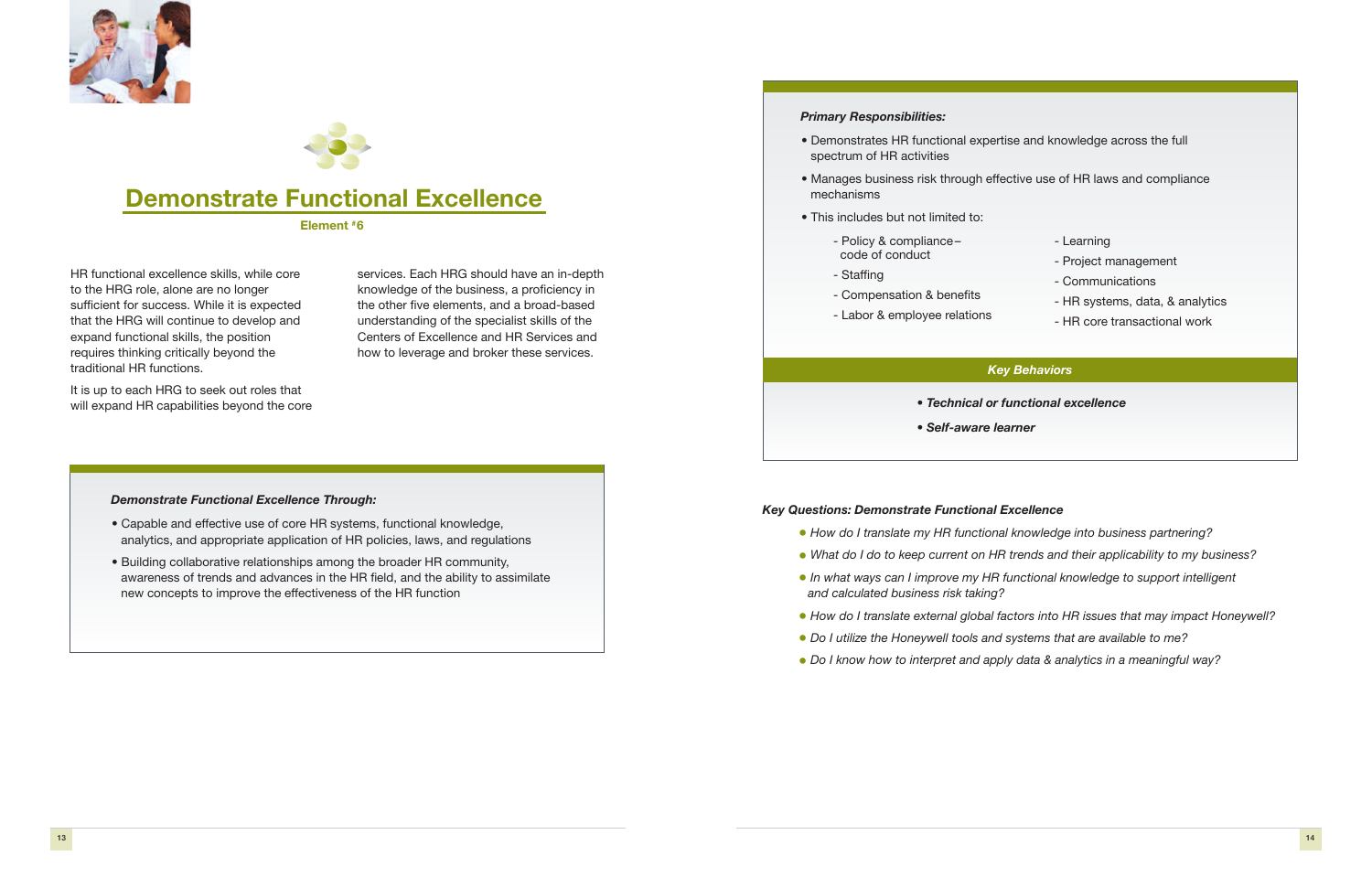All career paths have a starting point. In the Honeywell Career Model, the new HR practitioner just starting their career begins

in the Initiate phase, gaining knowledge of the business and experience over time.

In the build phase, the individual works toward establishing themselves by continuing to acquire knowledge of the business, building relationships and establishing a track record of success. During this phase, the emphasis



gradually shifts from accumulating knowledge to broadening the experience base and demonstrating both Functional Excellence and leadership qualities. In the Established phase, the individual continues to perform at the high standards required by the business, however the

> emphasis shifts from selfdevelopment to developing self and developing others.

Our organization is made up of a combination of people who reside within each of the three various stages of career development. The three stages are not hierarchical

and apply to all HRG's, irrespective of level in the organization.

# HR Career Model

Career management is very important for individuals as well as the organization. A career path is not a straight line nor is it the same for everyone. This chapter is designed to provide a framework for each HRG to manage all aspects of their individual HR career as well as achieve personal growth and development.

The Honeywell Career Model is based on three distinct phases of development that define a successful career: Initiate, Build and Established. This career model is not hierarchical. Where each individual begins and ends is defined by how well he or she meets the criteria specific to each stage of development.

To build a successful career within Honeywell, one should focus on developing skills and knowledge which are acquired by diverse experience in a wide variety of roles. This may be achieved through lateral moves to different positions across a variety of strategic business groups, Centers of Excellence, geographic locations and teams.

As an ongoing developmental process, this selfmanaged career guide offers the HRG a way to document past experiences, evaluate current HR experience and develop a career and learning plan for a successful future.

### **Chapter Two**

# HR Development – Career Portfolio Guidance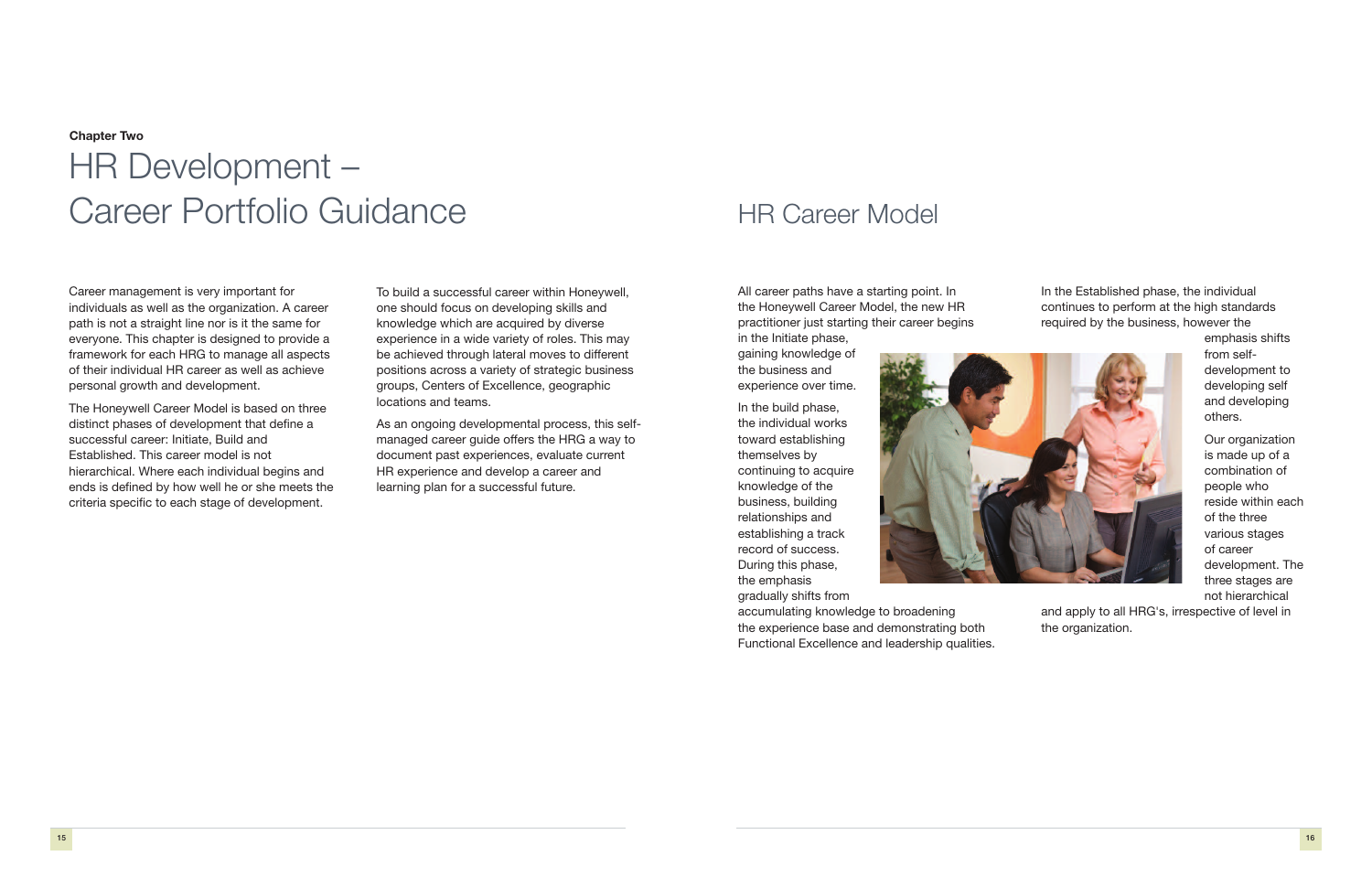This chart is a useful self-assessment tool for the HRG to determine where they are on their career path–Initiate, Build or Established.

# HR Career Model – Where Am I Positioned?



There are a number of ways the HRG can determine where they are on their career path – Initiate, Build or Established – and how to take their career to the next level.

The HRG should rate their strengths and weaknesses within the guidelines of each of the six elements: Driving Organizational Effectiveness, Leading Change, Managing Talent, Building Relationships and Broker Services, Acting as a Coach and Confidant, and demonstrating Functional Excellence. Proficiency should be measured by how well they have met each of the responsibilities and key behaviors of each of the elements. This process will allow the HRG to identify areas where improvement is needed in order to have a successful HR career at Honeywell.

Another way to assess skill level is to leverage the Honeywell Performance and Development (HPD) tool and processes. This allows the HRG to gain valuable insights into what knowledge, skills and experience is needed for development.

Once the HRG has determined where they are on their career path and identified the gaps in knowledge and experience, the next step is to identify ways to build on current strengths as well as to improve areas for development. Choose specific activities that address the areas that need improvement. Then build an action plan to fill in any learning gaps through training and education. Consult the Honeywell learning curriculum to find what training, resources and tools are available to upgrade the skill sets necessary to get to the next career phase.

The HRG should also create and manage a career plan for evaluating what roles and opportunities are available within the organization. The HR Career Model is a valuable career mapping resource for the HRG to identify what potential opportunities are available to them within each career phase.

# Assessing your Learning and Career Development Requirement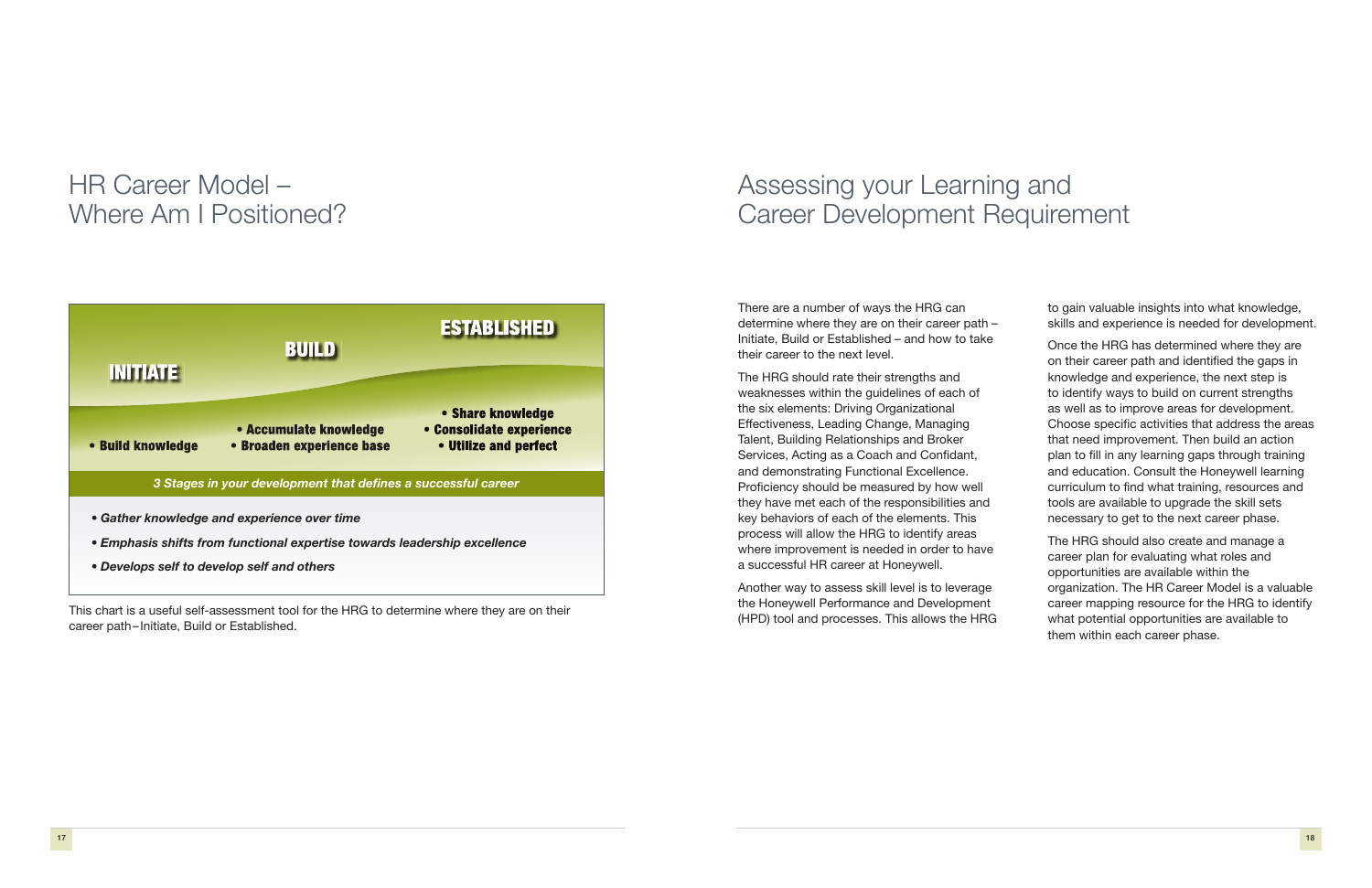### *Career Initiating Phase Questions*

*• What roles do I need to consider in order to create a solid foundation for my career?*

*• Do I appreciate the importance of plant based experience as a foundation to my career?*

*• When and how will I gain the necessary COE/HRS and One Country experience?*

- *• What entry level HR positions are available to me?*
- 
- *• What will I learn in the role?*
- *• What behaviors do I need to focus on?*
- 
- 
- *• What HR processes and tools do I need to add to my skill set?*
- *• How will the role develop my business acumen?*
- *executive leaders, sales leaders, plant leaders, etc?*
- *• What do I need to change/learn in order to be successful in the role?*
- *• Are my experiences developing my leadership skills?*

*• Am I gaining exposure to diverse leaders and environments – remote site, HQ site,* 

In the early phase of a career in Honeywell's Human Resources organization, the focus is on building knowledge of both the organization and the roles and responsibilities of the position. There are a wide variety of opportunities for new HR practitioners and experienced new hires to gain knowledge by experiencing multiple roles within and across the global organization.

*• Develop:* - Honeywell Behaviors - Functional Excellence *• Learn to:*  $-$  v

Career paths are highly personalized and no two plans will be alike. It is up to each individual to evaluate what experience and roles will provide the knowledge and skills required to move to the next level. In the Initiate phase, the HRG should seek out every opportunity to acquire diverse HR experience and gather knowledge that will help build core workplace skills. This learning process is constant and ongoing.

- *Multiple and varied:*
- 
- Small site
- Large site
- HQ/Corporate
- COE/HRS/One Country experience
- Cross SBG's or SBU's
- Locations

*• May move frequently • Stretch assignments*



## **Initiate**

*• Spends time on shop floor or with clients in the field – gets out of the office*

- *Constant learner*
- *Seeks out mentor; drives own development*
- 
- *Builds authentic and productive relationships*
- *Establishes a track record of delivery*
- *Develops credibility is trusted and respected*
- *Demonstrates strong set of personal values*
- *Seeks out diverse HR experiences: plant; business; HRS/COE; geography; One Country*
- *Seeks out opportunities to build global mindset*

### *Key Differentiators*

### *Experience and Roles*

| Learn to:                                          |                                             |
|----------------------------------------------------|---------------------------------------------|
| - work with data<br>- focus on quality<br>delivery | - have the courage to<br>be honest & direct |
|                                                    | - build relationships                       |
| - develop wider view<br>of business                | - appreciate cultural<br>differences        |
|                                                    |                                             |

## *Key Attributes*

### **Build Knowledge**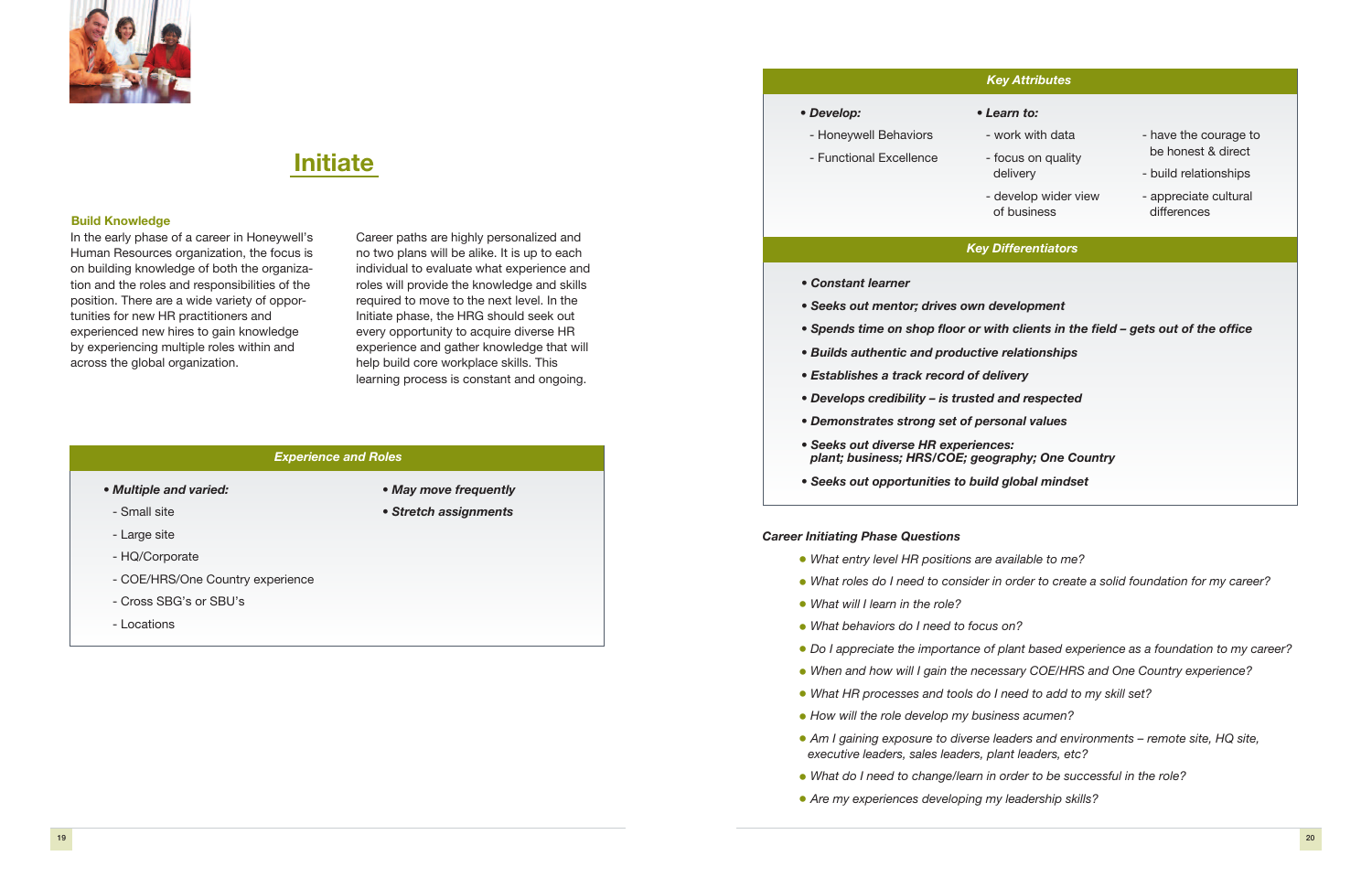In the early build stage, the focus shifts to accumulating more in-depth knowledge of the business and developing more strategic attributes and skills that will enable the HRG to become a true HR partner to the client groups they support.

In this phase there is an increased diversity of experience and roles available. To determine what opportunity best meets

current career needs, the HRG should review the key attributes and key differentiators identified below and select the roles that best provide the opportunity to gain the experience required to further professional career goals. Take advantage of every opportunity to show the desire and ability to be a leader.

- *Increased diversity of experience:*
- Multiple site or client groups
- Increasing complexity
- Larger employee base
- HR generalist, One Country and/or COE/HRS experience
- Larger roles, broader responsibilities

*• International move if practical*



## **Build – Early Stage**

### *Experience and Roles*

*• Understands principle of ownership of end to end delivery to client group • Works effectively with service providers; COE's/HRS; One Country teams*

- 
- 
- *Strong commitment and work ethic*
- *Is coachable; listens and is self aware*
- *Is a team player*

- *Develops strong teams*
- *Able to push back constructively and effectively delegates*

### *Key Differentiators*

## *Key Attributes*

*• Develop:*

- Business knowledge/acumen

- Facilitation skills

## - Project management skills

- Analytics and metrics skills

- *Learn to:*
- Be a business partner
- Manage talent
- Lead change
- Build relationships
- Act as coach and confidant
- Communicate effectively

### **Accumulate Knowledge**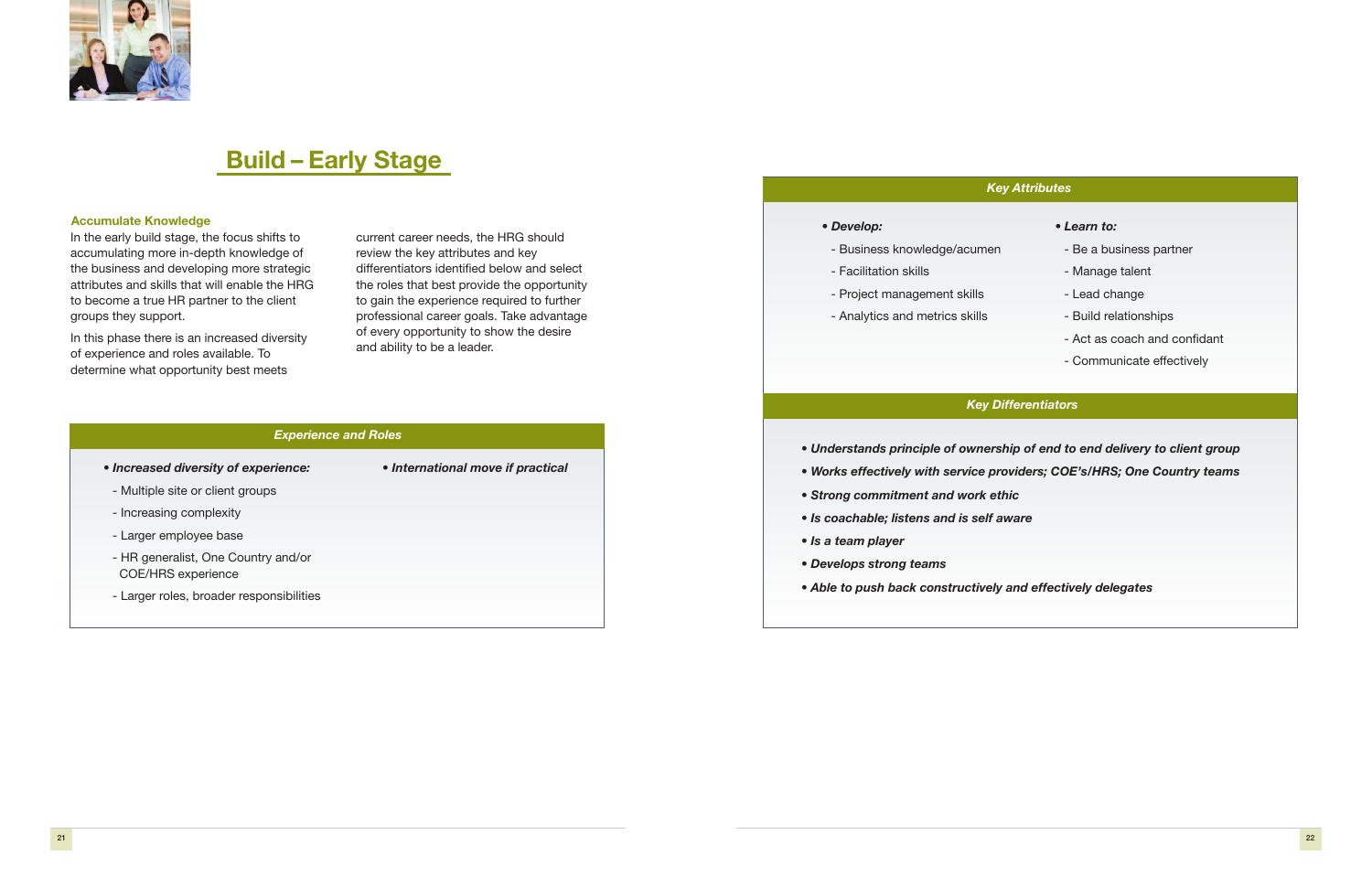In the latter stage of the build phase, the HRG will continue to accumulate knowledge as they broaden their experience base. At this point, the individual in this phase has demonstrated strong leadership skills and the experience and roles available to them become more global, strategic and come with much greater responsibilities. Leaders in this stage should look to continue to

broaden their scope, strategic thinking and people skills.

At this stage the individual should demonstrate a high level of proficiency within all six elements and have a proven track record of making informed decisions, leading teams and taking actions that support the entire client group as well as the organization's business objectives.

- *Broad experience with a global view*
- *Business HRG as well as COE/HRS/One Country roles*
- *Supports entire client group:*
- SBU
- Site
- Region

# *• Move less frequently,*

- *more lateral moves*
- *team member*
- -
	- *Experienced and valued*



## **Build – Latter Stage**

## *Experience and Roles Career Building Phase Questions*

*Geography - SBU - Plant - COE/HRS – Size/Complexity – Union/Works Council*

*• How do I use feedback from the Honeywell Performance & Development (HPD)* 

- *• Does the new role help me establish a diverse base of work experiences?*
- *• What will I learn in the role?*
- *• Do I know what I need to change in order to be successful in the role?*
- *• How will this role allow me to develop my behaviors?*
- *process to help me select roles?*
- *• What experience do I still require to build a solid foundation?*
- *• Which of the 5 elements is the new role helping me build?*
- *• What will the role lead to?*
- *• Will the role continue to build my skill set?*
- *• Are my experiences exposing me to leadership skills and gaps?*
- *• Are my experiences increasing my HR network across all areas of HR?*
- *on the effective use of HR solutions to meet business needs?*
- 
- 

*• Will these experiences improve/increase my knowledge and ability to coach leadership*

*• Will the role expose me to external global factors or issues that impact HR?*

*• How will the role allow me to develop and utilize my business acumen skills?*

*• Demonstrates principle of ownership of end-to-end delivery to client group*

- *delivering complex projects and business change initiatives*

- 
- *Strong leadership skills people want to be on your team*
- *Works with an effective MOS*
- *Proven track record of:*
	- *building high performing teams*
- *Ability to work in a complex matrix environment*
- *Shares knowledge freely; recognized as a developer of talent*
- *Understands global environment: able to compare multiple countries and how to do business in each*
- *Thinks One Honeywell*

### *Key Differentiators*

### *Key Attributes*

- *Develop:*
- Business knowledge/acumen
- Honeywell behaviors
- Analytics and metrics interpretation
- 
- *Perfect:* - Being a
- business partner
- Managing talent - Leading change
- 
- Building relationships
- Acting as coach and confidant
- Communicating effectively

### **Accumulate Knowledge and Broaden Experience Base**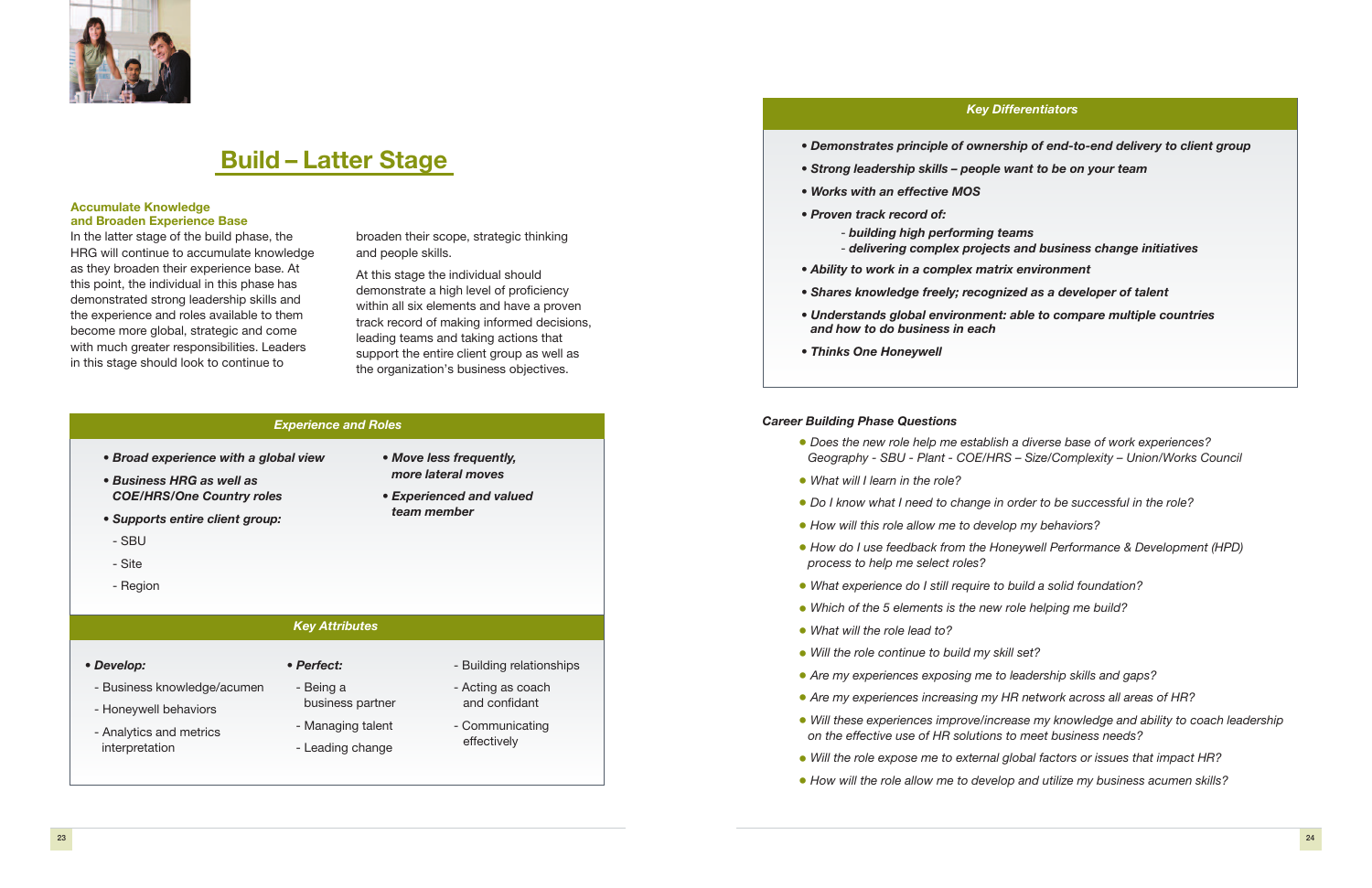Established HR leaders consistently demonstrate an understanding of the broad operations of the team, site, strategic business units, region, COE and SBU they support and the processes that are driving the business.

In this phase, the HRG is not just focused on self-development but is preparing our future leaders by sharing knowledge and mentoring others.

- *Extensive HRG and specialist experience*
- *Move infrequently or no moves*
- *Leadership over:*
- Team - Region
- Site - COE
- SBU - SBG
- *Experienced and valued team member*
- *Strong leadership reputation people wanted*
- Proven record of rewarding and retaining
- **•** Has specialist experience. e.g. executiv
- Challenges established thinking wisely
- Excellent team building and coaching a
- *• Is self-aware*
- *• Politically aware*
- **•** *Integrates internal and external dynami*cs
- *• Delegates ideas and goals, not tasks*
- *• Stands for One Honeywell*



# **Established Stage**

## *Experience and Roles*

## - Effective style

*• Develop:*

- Areas requiring development
- *Role Model:*

- Honeywell Behaviors

## *Key Diff*

| <b>Key Attributes</b>                                                                                                                                                                          |                                                                          |  |  |  |
|------------------------------------------------------------------------------------------------------------------------------------------------------------------------------------------------|--------------------------------------------------------------------------|--|--|--|
| - Effective communication<br>style<br>- Strategic planning<br>capability<br>- Business knowledge                                                                                               | • Share:<br>- Knowledge<br>- Business acumen<br>• Act as coach or mentor |  |  |  |
| <b>Key Differentiators</b>                                                                                                                                                                     |                                                                          |  |  |  |
| - people want to work for you<br>nd retaining talent whilst top grading talent in the team<br>g. executive compensation, labor relations<br>ing wisely and appropriately<br>coaching abilities |                                                                          |  |  |  |
| nal dynamics and variables into actionable solutions<br>ot tasks                                                                                                                               |                                                                          |  |  |  |

### *Established Career Phase Questions*

*• How do I continue to be a top performer even when I have been in my role for many years?*

- *• How will I continue to learn in the role?*
	- *- Does it play to my strengths?*
	- *- Is it plugging a skill or experience gap?*
- 
- *• How do I continue to re-invent myself?*
- *• How will the role allow me to influence and impact business strategy?*
- *business results?*
- *• How can I share my knowledge and experience?*

*• How will I leverage my business acumen to lead HR strategies focusing on driving* 

### **Share Knowledge**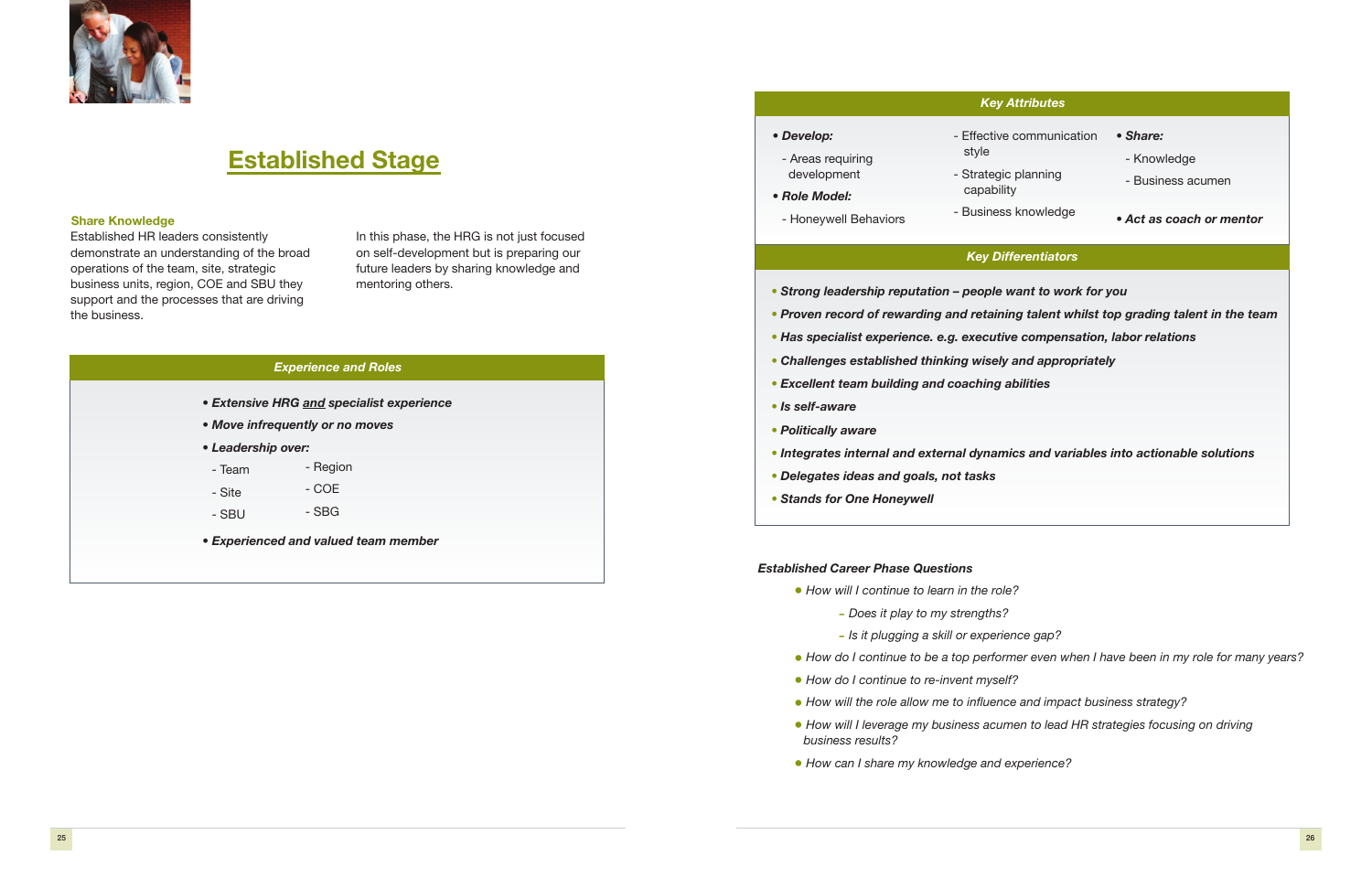Career planning is the responsibility of the individual. Within Honeywell's Human Resources organization there are various roles and career moves available that will enable the HRG to build the skill sets and gain the experience in critical areas required

to become a successful leader in the future. The ability to proactively manage one's own learning and career growth is in itself a critical skill.

This Career Portfolio Guide has been created to facilitate strategic career planning. Use this guide to analyze current experiences, competencies and behaviors and evaluate the targeted opportunities available for career growth. By participating in this ongoing process, each HRG can make informed decisions and implement a strategic plan that is applicable at different career stages.



# **Chapter Three** Learning Framework

**For the latest Learning Framework,**  please visit us at: **https://inside.honeywell.com/hrcommunity/secure/cd/hrDevelopment.htm**